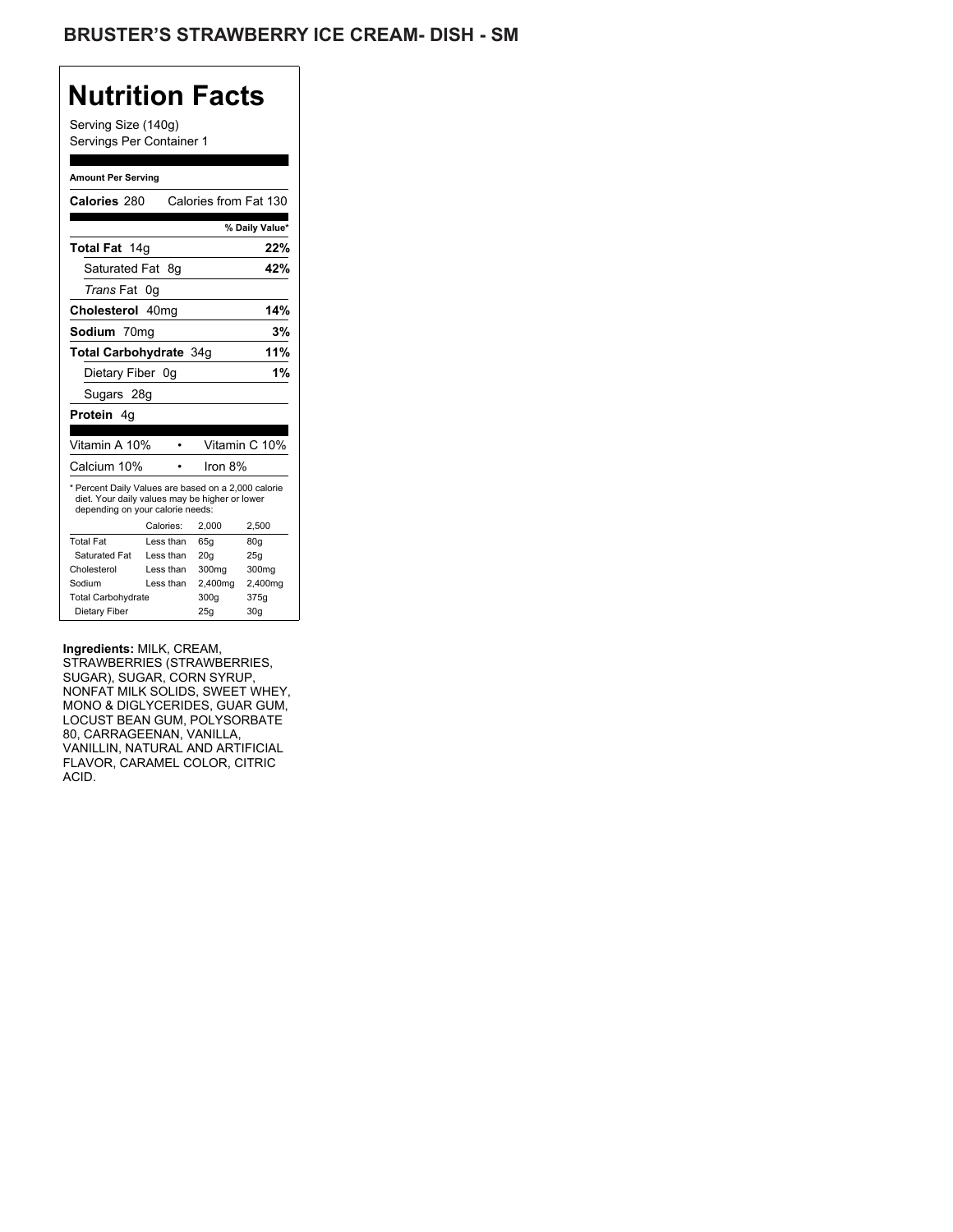## BRUSTER'S STRAWBERRY ICE CREAM- DISH - REG

# Nutrition Facts

Serving Size (210g) Servings Per Container 1

### Amount Per Serving

| Calories 420                                                                                                                              |                   | Calories from Fat 190 |                 |
|-------------------------------------------------------------------------------------------------------------------------------------------|-------------------|-----------------------|-----------------|
|                                                                                                                                           |                   |                       | % Daily Value*  |
| Total Fat 22q                                                                                                                             |                   |                       | 33%             |
| Saturated Fat 13q                                                                                                                         |                   |                       | 63%             |
| Trans Fat                                                                                                                                 | 0g                |                       |                 |
| Cholesterol                                                                                                                               | 60 <sub>mq</sub>  |                       | 21%             |
| Sodium                                                                                                                                    | 105 <sub>mg</sub> |                       | 4%              |
| Total Carbohydrate 51g                                                                                                                    |                   |                       | 17%             |
| Dietary Fiber 0g                                                                                                                          |                   |                       | 2%              |
| Sugars 42g                                                                                                                                |                   |                       |                 |
| Protein<br>5g                                                                                                                             |                   |                       |                 |
|                                                                                                                                           |                   |                       |                 |
| Vitamin A 15%                                                                                                                             |                   |                       | Vitamin C 15%   |
| Calcium 20%                                                                                                                               |                   | Iron 10%              |                 |
| * Percent Daily Values are based on a 2,000 calorie<br>diet. Your daily values may be higher or lower<br>depending on your calorie needs: |                   |                       |                 |
|                                                                                                                                           | Calories:         | 2.000                 | 2,500           |
| <b>Total Fat</b>                                                                                                                          | Less than         | 65q                   | 80q             |
| Saturated Fat                                                                                                                             | Less than         | 20 <sub>g</sub>       | 25g             |
| Cholesterol                                                                                                                               | I ess than        | 300mg                 | 300mg           |
| Sodium                                                                                                                                    | Less than         | 2,400mg               | 2,400mg         |
| <b>Total Carbohydrate</b>                                                                                                                 |                   | 300g                  | 375g            |
| Dietary Fiber                                                                                                                             |                   | 25q                   | 30 <sub>q</sub> |

Ingredients: MILK, CREAM, STRAWBERRIES (STRAWBERRIES, SUGAR), SUGAR, CORN SYRUP, NONFAT MILK SOLIDS, SWEET WHEY, MONO & DIGLYCERIDES, GUAR GUM, LOCUST BEAN GUM, POLYSORBATE 80, CARRAGEENAN, VANILLA, VANILLIN, NATURAL AND ARTIFICIAL FLAVOR, CARAMEL COLOR, CITRIC ACID.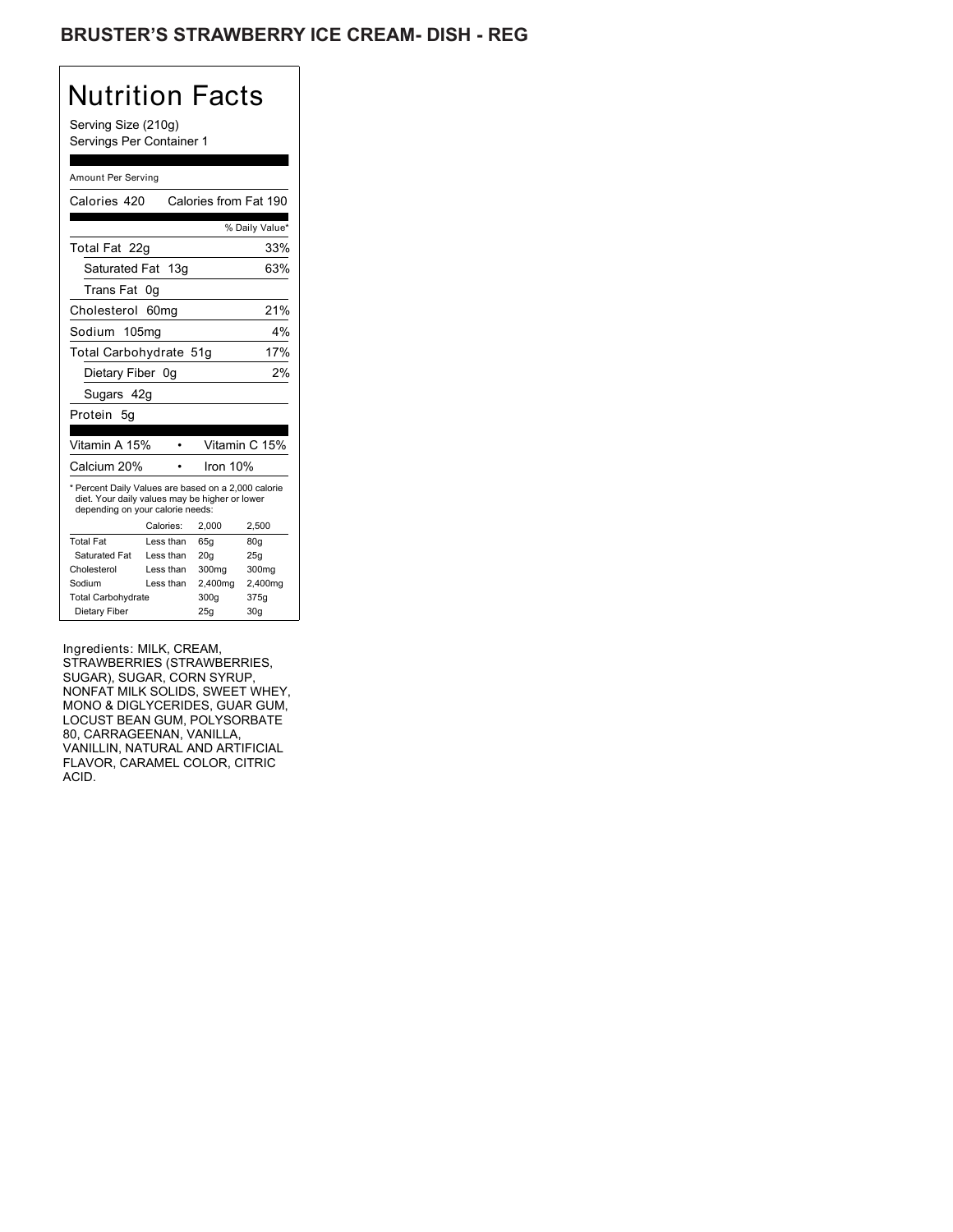## BRUSTER'S STRAWBERRY ICE CREAM- DISH - LG

# Nutrition Facts

Serving Size (280g) Servings Per Container 1

### Amount Per Serving

| Calories 560                                                                                                                              |                        | Calories from Fat 260 |                 |
|-------------------------------------------------------------------------------------------------------------------------------------------|------------------------|-----------------------|-----------------|
|                                                                                                                                           |                        |                       | % Daily Value*  |
| Total Fat 29q                                                                                                                             |                        |                       | 44%             |
| Saturated Fat 17g                                                                                                                         |                        |                       | 84%             |
| Trans Fat                                                                                                                                 | 0g                     |                       |                 |
| Cholesterol                                                                                                                               | 85 <sub>mq</sub>       |                       | 28%             |
| Sodium 140mg                                                                                                                              |                        |                       | 6%              |
| Total Carbohydrate 68g                                                                                                                    |                        |                       | 23%             |
| Dietary Fiber <1g                                                                                                                         |                        |                       | 3%              |
| Sugars 55g                                                                                                                                |                        |                       |                 |
| Protein<br>7g                                                                                                                             |                        |                       |                 |
|                                                                                                                                           |                        |                       |                 |
| Vitamin A 20%                                                                                                                             |                        |                       | Vitamin C 20%   |
| Calcium 25%                                                                                                                               |                        | Iron 15%              |                 |
| * Percent Daily Values are based on a 2,000 calorie<br>diet. Your daily values may be higher or lower<br>depending on your calorie needs: |                        |                       |                 |
| <b>Total Fat</b>                                                                                                                          | Calories:<br>Less than | 2,000                 | 2,500           |
| Saturated Fat                                                                                                                             | Less than              | 65g                   | 80 <sub>g</sub> |
| Cholesterol                                                                                                                               | Less than              | 20q<br>300mg          | 25g<br>300mg    |
| Sodium                                                                                                                                    | Less than              | 2,400mg               | 2,400mg         |
| <b>Total Carbohydrate</b>                                                                                                                 |                        | 300g                  | 375g            |
| Dietary Fiber                                                                                                                             |                        | 25q                   | 30 <sub>q</sub> |

Ingredients: MILK, CREAM, STRAWBERRIES (STRAWBERRIES, SUGAR), SUGAR, CORN SYRUP, NONFAT MILK SOLIDS, SWEET WHEY, MONO & DIGLYCERIDES, GUAR GUM, LOCUST BEAN GUM, POLYSORBATE 80, CARRAGEENAN, VANILLA, VANILLIN, NATURAL AND ARTIFICIAL FLAVOR, CARAMEL COLOR, CITRIC ACID.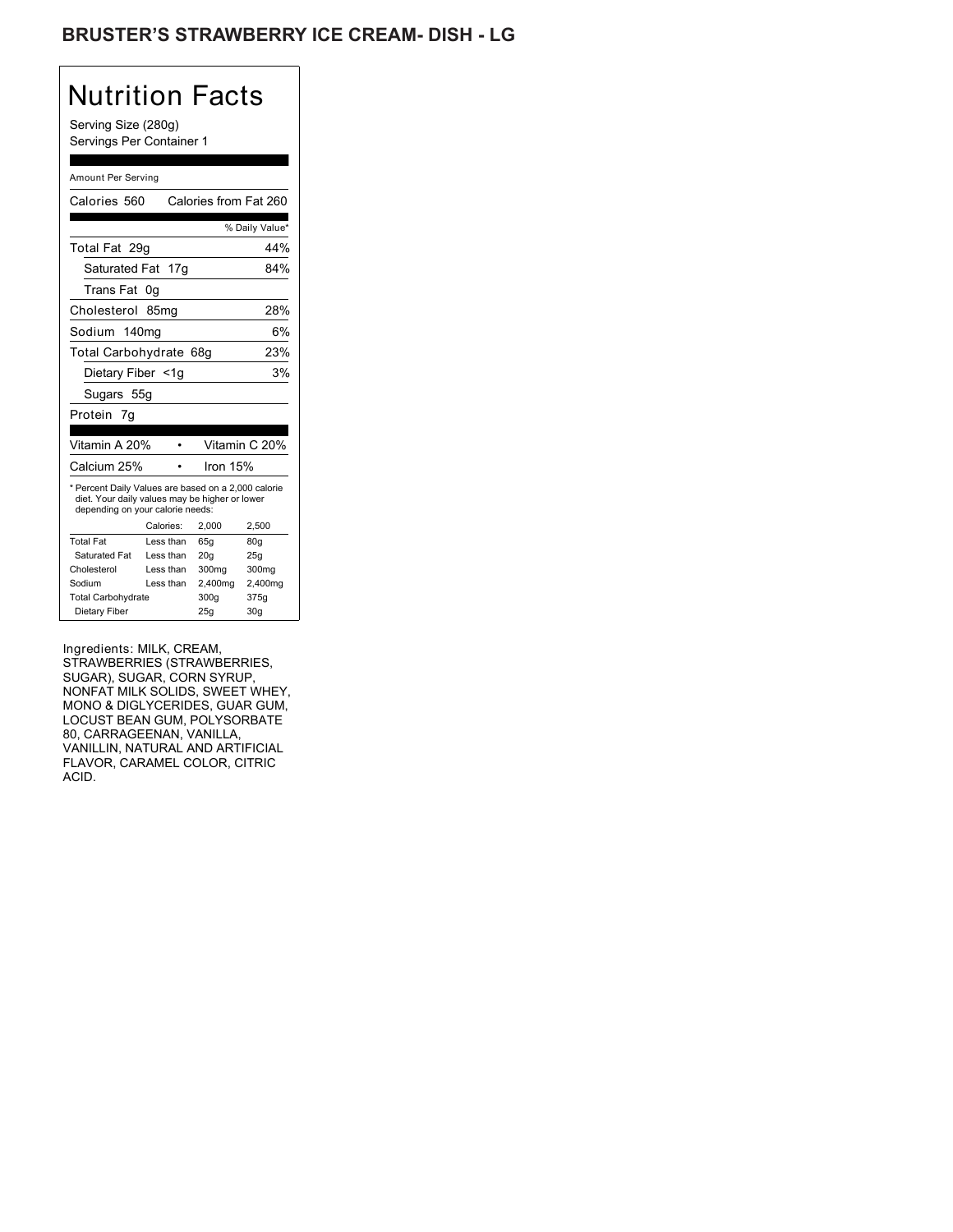## BRUSTER'S STRAWBERRY ICE CREAM- SUGAR CONE - SM

# Nutrition Facts

Serving Size (153g) Servings Per Container 1

### Amount Per Serving

| Calories 330           | Calories from Fat 130                               |
|------------------------|-----------------------------------------------------|
|                        | % Daily Value*                                      |
| Total Fat 15g          | 23%                                                 |
| Saturated Fat 8g       | 42%                                                 |
| Trans Fat 0q           |                                                     |
| Cholesterol 40mg       | 14%                                                 |
| Sodium 90mq            | $4\%$                                               |
| Total Carbohydrate 46g | 15%                                                 |
| Dietary Fiber 0g       | 1%                                                  |
| Sugars 31g             |                                                     |
| Protein 4q             |                                                     |
| Vitamin A 10%          | Vitamin C 10%                                       |
|                        |                                                     |
| Calcium 15%            | Iron $10%$                                          |
| diet.                  | * Percent Daily Values are based on a 2,000 calorie |

Ingredients: MILK, CREAM, STRAWBERRIES (STRAWBERRIES, SUGAR), SUGAR, CORN SYRUP, NONFAT MILK SOLIDS, SWEET WHEY, MONO & DIGLYCERIDES, GUAR GUM, LOCUST BEAN GUM, POLYSORBATE 80, CARRAGEENAN, VANILLA, VANILLIN, NATURAL AND ARTIFICIAL FLAVOR, CARAMEL COLOR, CITRIC ACID. SUGAR CONE: ENRICHED WHEAT FLOUR (ENRICHED WITH NIACIN, REDUCED IRON, THIAMIN MONONITRATE, RIBOFLAVIN, FOLIC ACID), TAPIOCA FLOUR, SUGAR, VEGETABLE SHORTENING (SOYBEAN AND/OR CANOLA OIL, MODIFIED PALM OIL, SOY LECITHIN, AND/OR PARTIALLY HYDROGENATED SOYBEAN OIL), OAT FIBER AND/OR VEGETABLE FIBER, SALT, CARAMEL COLOR, ARTIFICIAL FLAVOR, SOY LECITHIN.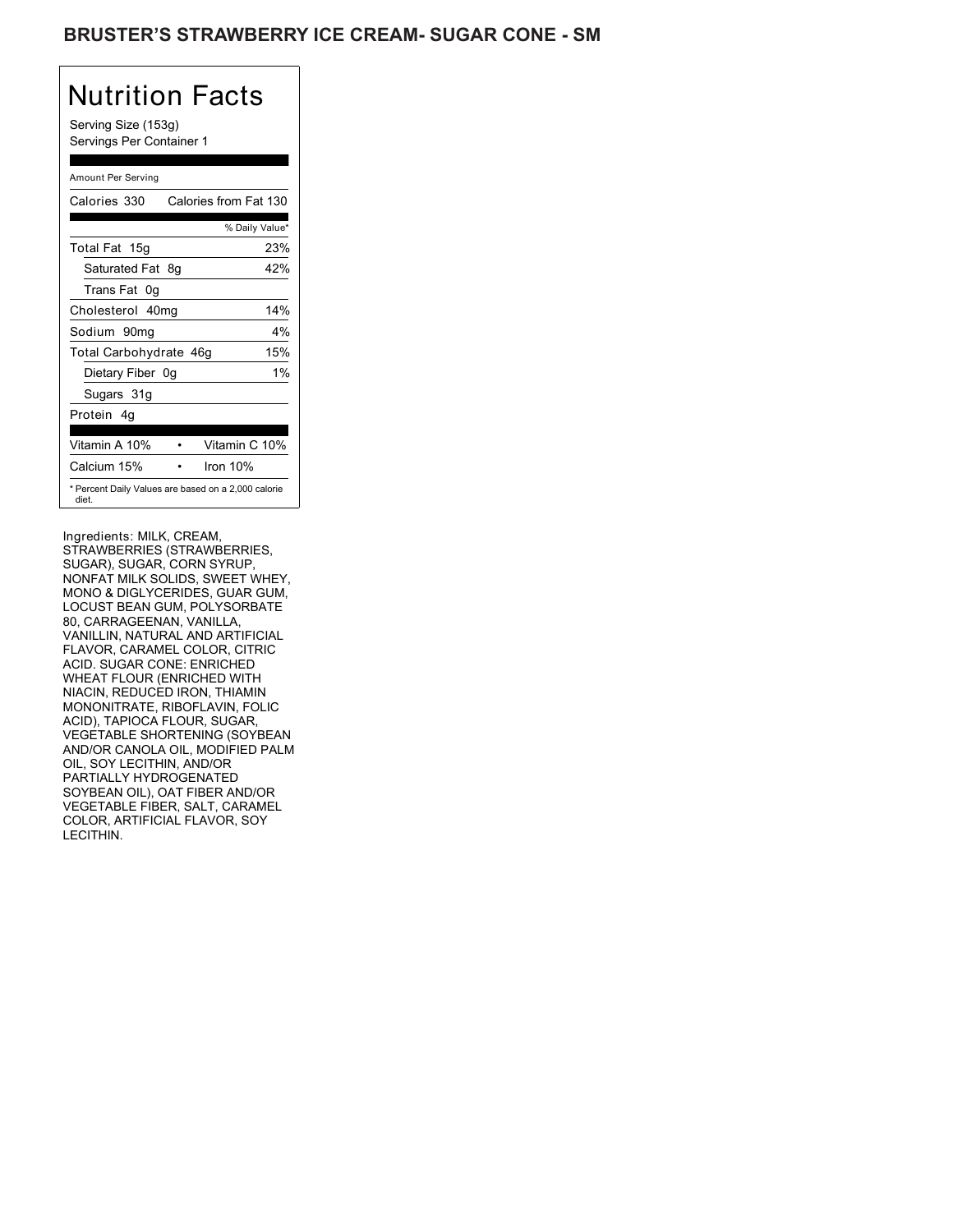## BRUSTER'S STRAWBERRY ICE CREAM- SUGAR CONE - REG

## Nutrition Facts

Serving Size (223g) Servings Per Container 1

### Amount Per Serving

| Calories 470                                                 | Calories from Fat 200 |
|--------------------------------------------------------------|-----------------------|
|                                                              | % Daily Value*        |
| Total Fat 22g                                                | 34%                   |
| Saturated Fat 13g                                            | 63%                   |
| Trans Fat 0q                                                 |                       |
| Cholesterol 60mg                                             | 21%                   |
| Sodium 125mg                                                 | 5%                    |
| Total Carbohydrate 63g                                       | 21%                   |
| Dietary Fiber 0g                                             | 2%                    |
| Sugars 45g                                                   |                       |
| Protein 6q                                                   |                       |
| Vitamin A 15%                                                | Vitamin C 15%         |
| Calcium 20%                                                  | Iron $15%$            |
| * Percent Daily Values are based on a 2,000 calorie<br>diet. |                       |

Ingredients: MILK, CREAM, STRAWBERRIES (STRAWBERRIES, SUGAR), SUGAR, CORN SYRUP, NONFAT MILK SOLIDS, SWEET WHEY, MONO & DIGLYCERIDES, GUAR GUM, LOCUST BEAN GUM, POLYSORBATE 80, CARRAGEENAN, VANILLA, VANILLIN, NATURAL AND ARTIFICIAL FLAVOR, CARAMEL COLOR, CITRIC ACID. SUGAR CONE: ENRICHED WHEAT FLOUR (ENRICHED WITH NIACIN, REDUCED IRON, THIAMIN MONONITRATE, RIBOFLAVIN, FOLIC ACID), TAPIOCA FLOUR, SUGAR, VEGETABLE SHORTENING (SOYBEAN AND/OR CANOLA OIL, MODIFIED PALM OIL, SOY LECITHIN, AND/OR PARTIALLY HYDROGENATED SOYBEAN OIL), OAT FIBER AND/OR VEGETABLE FIBER, SALT, CARAMEL COLOR, ARTIFICIAL FLAVOR, SOY LECITHIN.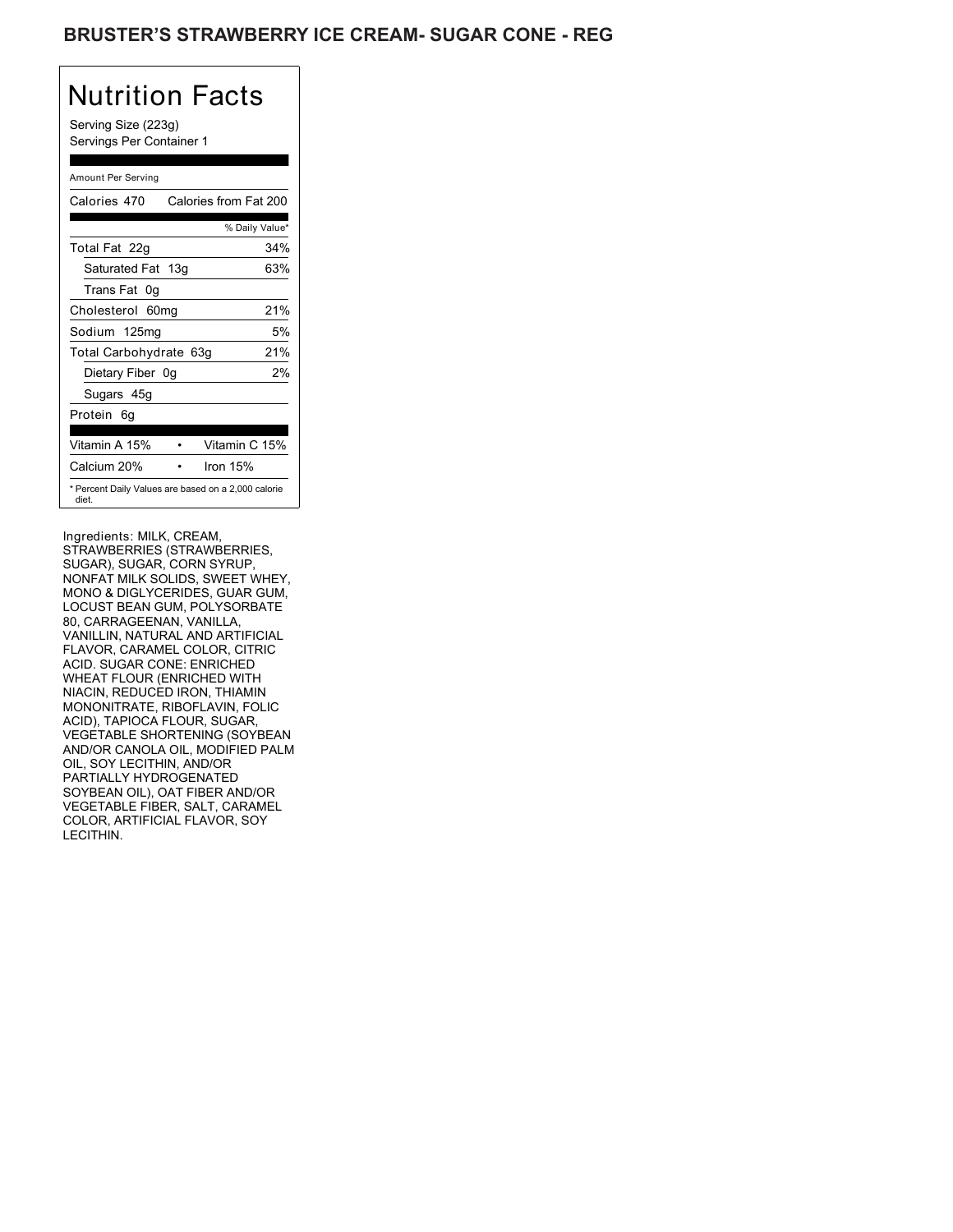## **BRUSTER'S STRAWBERRY ICE CREAM- SUGAR CONE - LG**

## Nutrition Facts

Serving Size (293g) Servings Per Container 1

### Amount Per Serving

| Calories 610           | Calories from Fat 260                               |
|------------------------|-----------------------------------------------------|
|                        | % Daily Value*                                      |
| Total Fat 29g          | 45%                                                 |
| Saturated Fat 17g      | 84%                                                 |
| Trans Fat 0q           |                                                     |
| Cholesterol 85mg       | 28%                                                 |
| Sodium 160mg           | 7%                                                  |
| Total Carbohydrate 80g | 27%                                                 |
| Dietary Fiber <1g      | 3%                                                  |
| Sugars 58g             |                                                     |
| Protein 8q             |                                                     |
|                        |                                                     |
| Vitamin A 20%          | Vitamin C 20%                                       |
| Calcium 25%            | Iron $15%$                                          |
| diet.                  | * Percent Daily Values are based on a 2,000 calorie |

Ingredients: MILK, CREAM, STRAWBERRIES (STRAWBERRIES, SUGAR), SUGAR, CORN SYRUP, NONFAT MILK SOLIDS, SWEET WHEY, MONO & DIGLYCERIDES, GUAR GUM, LOCUST BEAN GUM, POLYSORBATE 80, CARRAGEENAN, VANILLA, VANILLIN, NATURAL AND ARTIFICIAL FLAVOR, CARAMEL COLOR, CITRIC ACID. SUGAR CONE: ENRICHED WHEAT FLOUR (ENRICHED WITH NIACIN, REDUCED IRON, THIAMIN MONONITRATE, RIBOFLAVIN, FOLIC ACID), TAPIOCA FLOUR, SUGAR, VEGETABLE SHORTENING (SOYBEAN AND/OR CANOLA OIL, MODIFIED PALM OIL, SOY LECITHIN, AND/OR PARTIALLY HYDROGENATED SOYBEAN OIL), OAT FIBER AND/OR VEGETABLE FIBER, SALT, CARAMEL COLOR, ARTIFICIAL FLAVOR, SOY LECITHIN.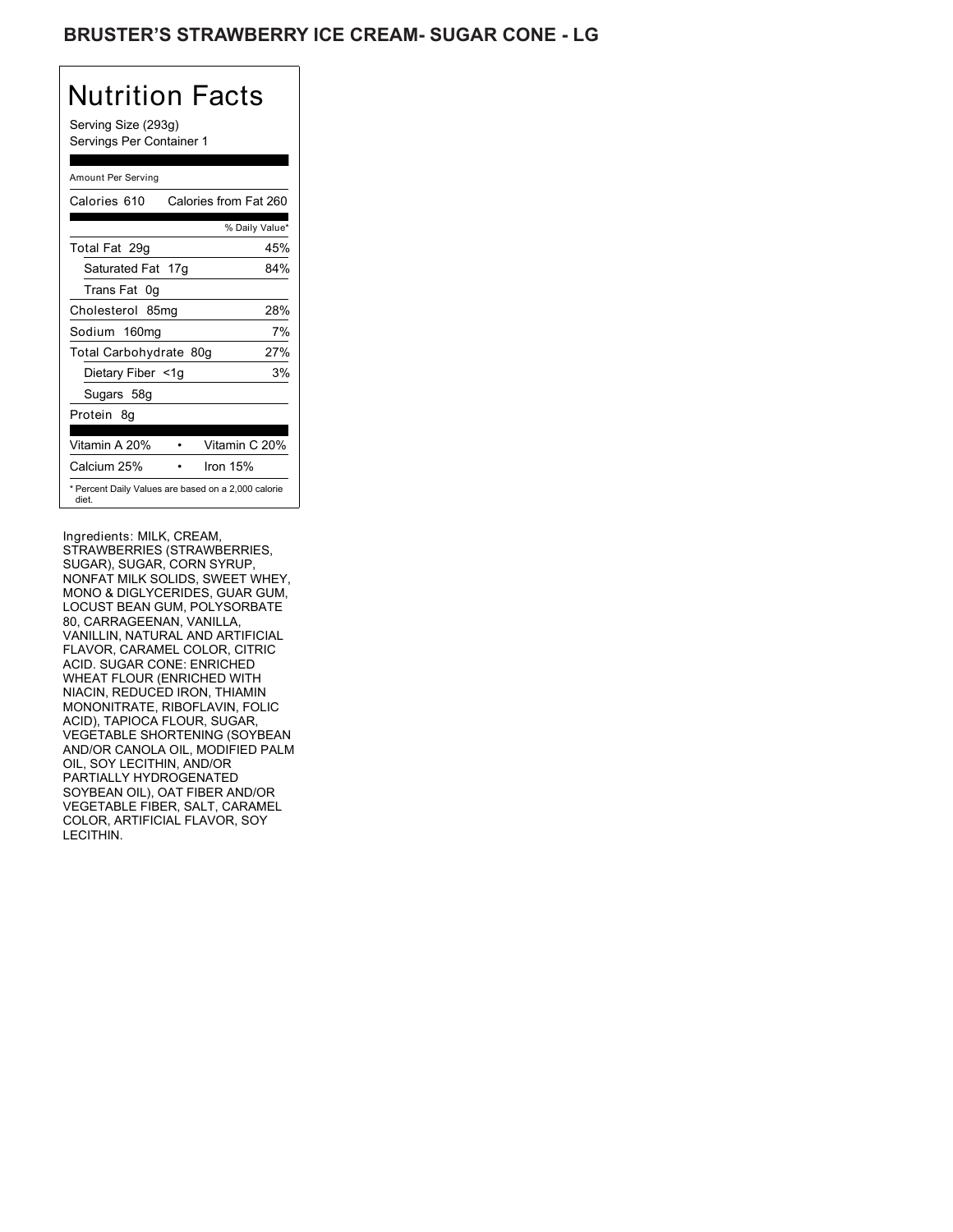## BRUSTER'S STRAWBERRY ICE CREAM- CAKE CONE - SM

## Nutrition Facts

Serving Size (146g) Servings Per Container 1

### Amount Per Serving

| Calories 300           | Calories from Fat 130                               |
|------------------------|-----------------------------------------------------|
|                        | % Daily Value*                                      |
| Total Fat 15g          | 22%                                                 |
| Saturated Fat 8g       | 42%                                                 |
| Trans Fat 0q           |                                                     |
| Cholesterol 40mg       | 14%                                                 |
| Sodium 80mg            | 3%                                                  |
| Total Carbohydrate 39g | 13%                                                 |
| Dietary Fiber 0g       | 1%                                                  |
| Sugars 28g             |                                                     |
| Protein 4q             |                                                     |
|                        |                                                     |
| Vitamin A 10%          | Vitamin C 10%                                       |
| Calcium 10%            | Iron $10%$                                          |
| diet.                  | * Percent Daily Values are based on a 2,000 calorie |

Ingredients: MILK, CREAM, STRAWBERRIES (STRAWBERRIES, SUGAR), SUGAR, CORN SYRUP, NONFAT MILK SOLIDS, SWEET WHEY, MONO & DIGLYCERIDES, GUAR GUM, LOCUST BEAN GUM, POLYSORBATE 80, CARRAGEENAN, VANILLA, VANILLIN, NATURAL AND ARTIFICIAL FLAVOR, CARAMEL COLOR, CITRIC ACID. CAKE CONE: ENRICHED WHEAT FLOUR (ENRICHED WITH NIACIN, REDUCED IRON, THIAMIN MONONITRATE, RIBOFLAVIN, FOLIC ACID), TAPIOCA FLOUR, SUGAR, VEGETABLE OIL SHORTENING (SOYBEAN AND/OR CANOLA OIL, MODIFIED PALM OIL, SOY LECITHIN, AND/OR PARTIALLY HYDROGENATED SOYBEAN OIL), LEAVENING (SODIUM BICARBONATE, AMMONIUM BICARBONATE), SALT, NATURAL FLAVOR, ANNATTO (VEGETABLE COLOR).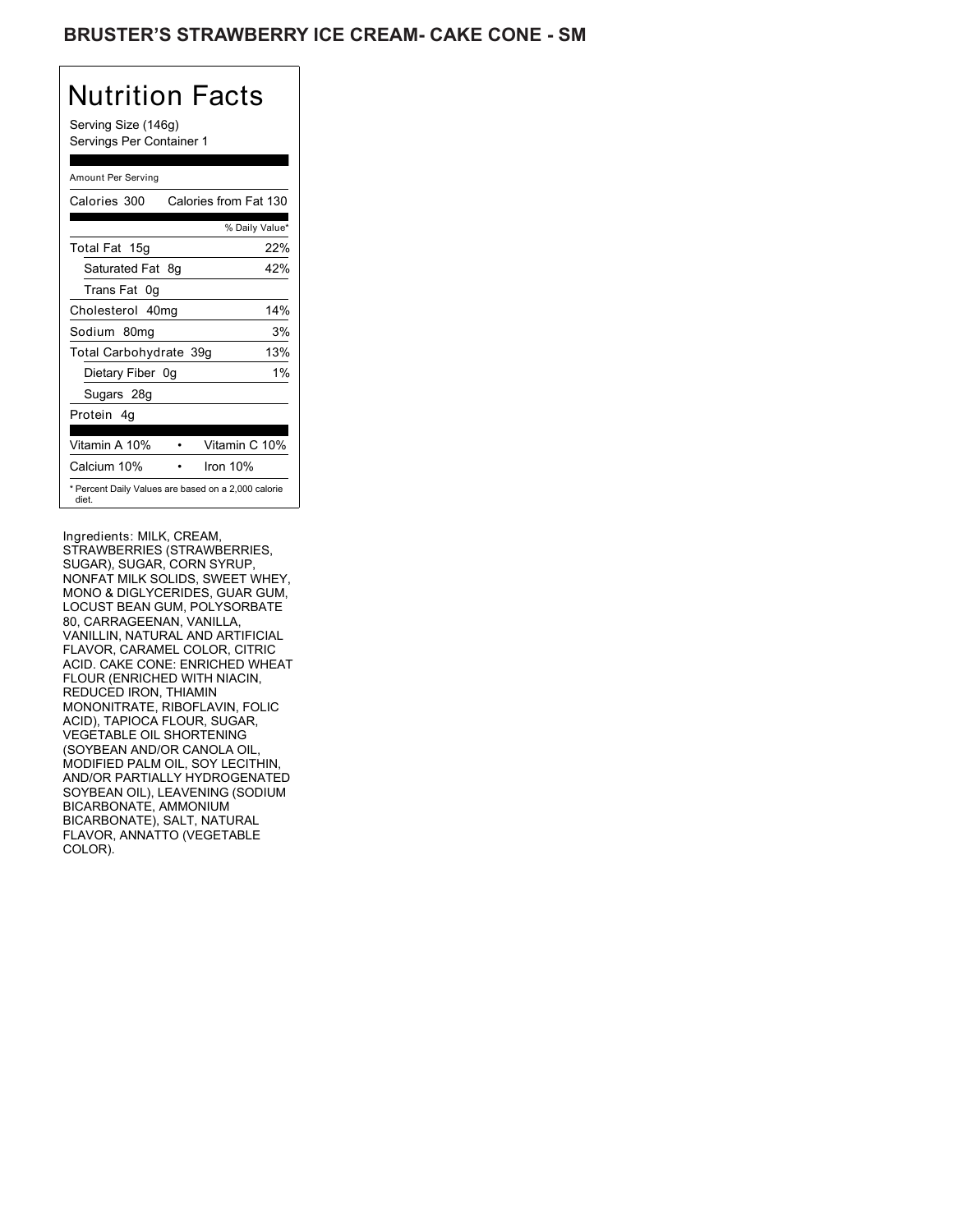## **BRUSTER'S STRAWBERRY ICE CREAM- CAKE CONE - REG**

## Nutrition Facts

Serving Size (216g) Servings Per Container 1

### Amount Per Serving

| Calories 440                                                 | Calories from Fat 200 |
|--------------------------------------------------------------|-----------------------|
|                                                              | % Daily Value*        |
| Total Fat 22g                                                | 33%                   |
| Saturated Fat 13g                                            | 63%                   |
| Trans Fat 0q                                                 |                       |
| Cholesterol 60mg                                             | 21%                   |
| Sodium 115mg                                                 | 5%                    |
| Total Carbohydrate 56g                                       | 19%                   |
| Dietary Fiber 0g                                             | 2%                    |
| Sugars 42g                                                   |                       |
| Protein 6g                                                   |                       |
| Vitamin A 15%                                                | Vitamin C 15%         |
| Calcium 20%                                                  | Iron $15%$            |
| * Percent Daily Values are based on a 2,000 calorie<br>diet. |                       |

Ingredients: MILK, CREAM, STRAWBERRIES (STRAWBERRIES, SUGAR), SUGAR, CORN SYRUP, NONFAT MILK SOLIDS, SWEET WHEY, MONO & DIGLYCERIDES, GUAR GUM, LOCUST BEAN GUM, POLYSORBATE 80, CARRAGEENAN, VANILLA, VANILLIN, NATURAL AND ARTIFICIAL FLAVOR, CARAMEL COLOR, CITRIC ACID. CAKE CONE: ENRICHED WHEAT FLOUR (ENRICHED WITH NIACIN, REDUCED IRON, THIAMIN MONONITRATE, RIBOFLAVIN, FOLIC ACID), TAPIOCA FLOUR, SUGAR, VEGETABLE OIL SHORTENING (SOYBEAN AND/OR CANOLA OIL, MODIFIED PALM OIL, SOY LECITHIN, AND/OR PARTIALLY HYDROGENATED SOYBEAN OIL), LEAVENING (SODIUM BICARBONATE, AMMONIUM BICARBONATE), SALT, NATURAL FLAVOR, ANNATTO (VEGETABLE COLOR).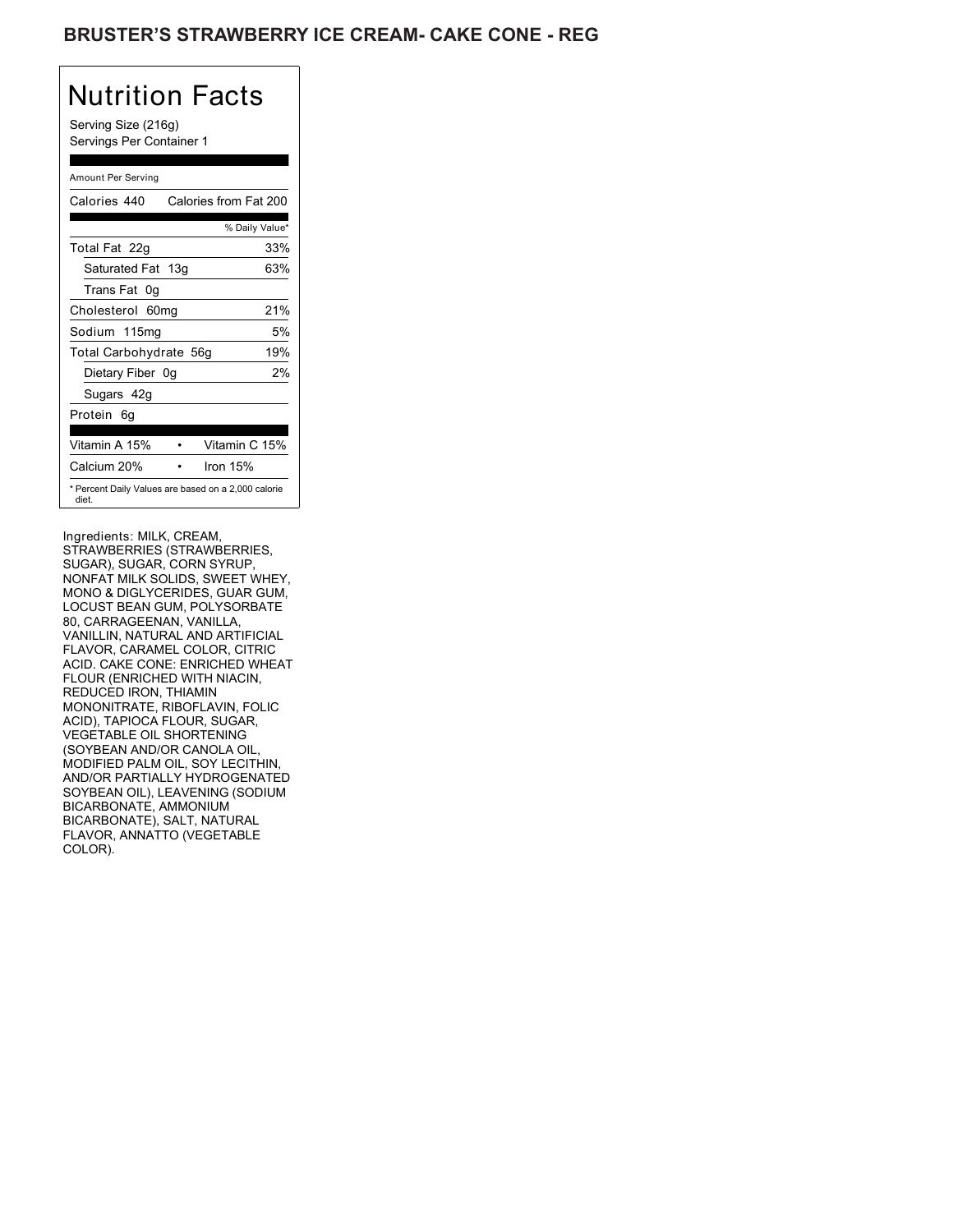## **BRUSTER'S STRAWBERRY ICE CREAM- CAKE CONE - LG**

# Nutrition Facts

Serving Size (286g) Servings Per Container 1

### Amount Per Serving

| Calories 580           | Calories from Fat 260                               |
|------------------------|-----------------------------------------------------|
|                        | % Daily Value*                                      |
| Total Fat 29g          | 44%                                                 |
| Saturated Fat 17g      | 84%                                                 |
| Trans Fat 0q           |                                                     |
| Cholesterol 85mg       | 28%                                                 |
| Sodium 150mg           | 6%                                                  |
| Total Carbohydrate 73g | 24%                                                 |
| Dietary Fiber <1g      | 3%                                                  |
| Sugars 56g             |                                                     |
| Protein 8g             |                                                     |
| Vitamin A 20%          | Vitamin C 20%                                       |
|                        |                                                     |
| Calcium 25%            | Iron $15%$                                          |
| diet.                  | * Percent Daily Values are based on a 2,000 calorie |

Ingredients: MILK, CREAM, STRAWBERRIES (STRAWBERRIES, SUGAR), SUGAR, CORN SYRUP, NONFAT MILK SOLIDS, SWEET WHEY, MONO & DIGLYCERIDES, GUAR GUM, LOCUST BEAN GUM, POLYSORBATE 80, CARRAGEENAN, VANILLA, VANILLIN, NATURAL AND ARTIFICIAL FLAVOR, CARAMEL COLOR, CITRIC ACID. CAKE CONE: ENRICHED WHEAT FLOUR (ENRICHED WITH NIACIN, REDUCED IRON, THIAMIN MONONITRATE, RIBOFLAVIN, FOLIC ACID), TAPIOCA FLOUR, SUGAR, VEGETABLE OIL SHORTENING (SOYBEAN AND/OR CANOLA OIL, MODIFIED PALM OIL, SOY LECITHIN, AND/OR PARTIALLY HYDROGENATED SOYBEAN OIL), LEAVENING (SODIUM BICARBONATE, AMMONIUM BICARBONATE), SALT, NATURAL FLAVOR, ANNATTO (VEGETABLE COLOR).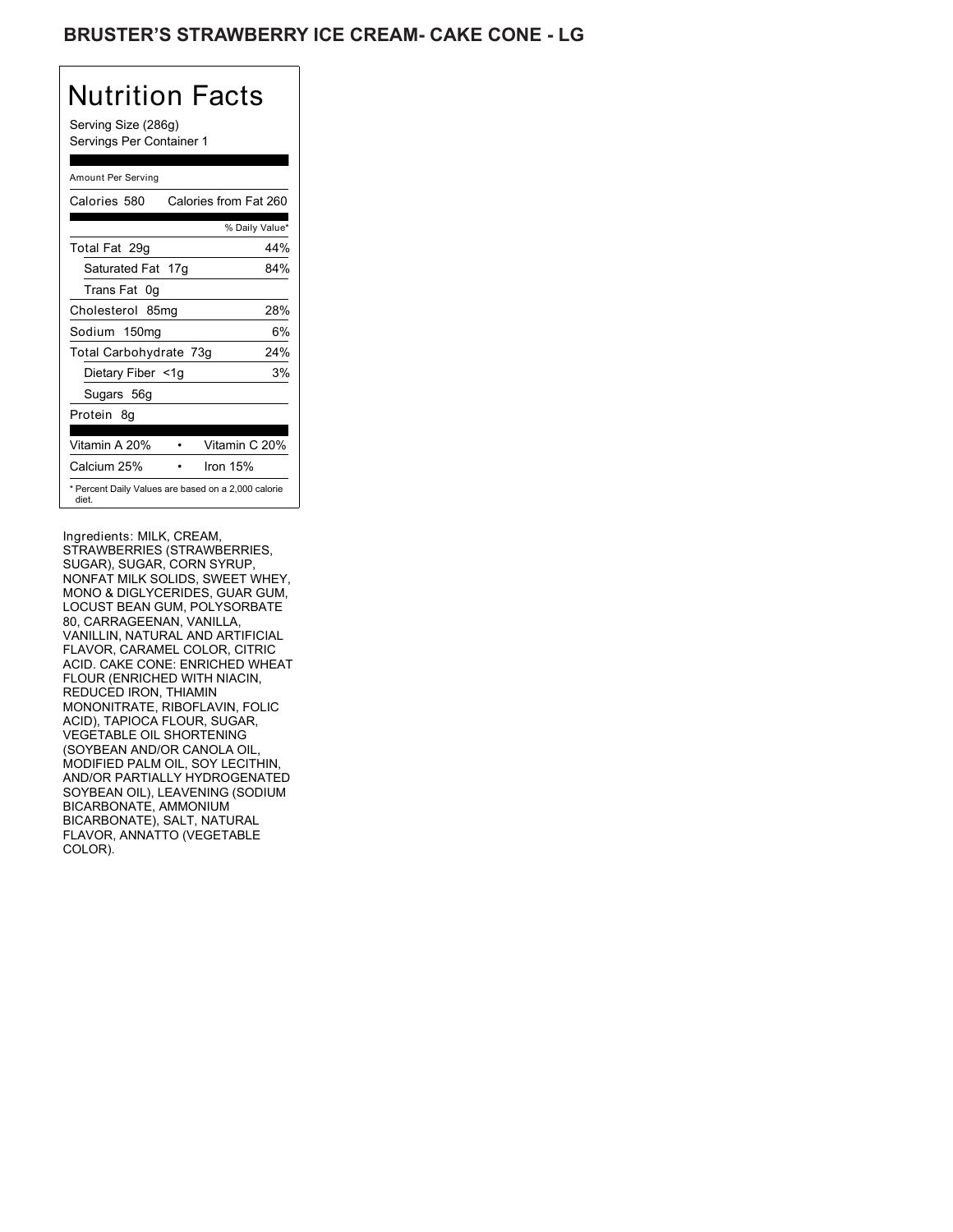## BRUSTER'S STRAWBERRY ICE CREAM- WAFFLE CONE - SM

# Nutrition Facts

Serving Size (170g) Servings Per Container 1

### Amount Per Serving

| Calories 410           | Calories from Fat 160                               |
|------------------------|-----------------------------------------------------|
|                        | % Daily Value*                                      |
| Total Fat 18g          | 27%                                                 |
| Saturated Fat 9q       | 46%                                                 |
| Trans Fat 0g           |                                                     |
| Cholesterol 50mg       | 16%                                                 |
| Sodium 70mg            | 3%                                                  |
| Total Carbohydrate 57g | 19%                                                 |
| Dietary Fiber 0g       | $1\%$                                               |
| Sugars 38g             |                                                     |
| Protein 5g             |                                                     |
|                        |                                                     |
| Vitamin A 10%          | Vitamin C 10%                                       |
| Calcium 10%            | Iron $10%$                                          |
| diet.                  | * Percent Daily Values are based on a 2,000 calorie |

Ingredients: MILK, CREAM, STRAWBERRIES (STRAWBERRIES, SUGAR), SUGAR, CORN SYRUP, NONFAT MILK SOLIDS, SWEET WHEY, MONO & DIGLYCERIDES, GUAR GUM, LOCUST BEAN GUM, POLYSORBATE 80, CARRAGEENAN, VANILLA, VANILLIN, NATURAL AND ARTIFICIAL FLAVOR, CARAMEL COLOR, CITRIC ACID. WAFFLE CONE: ENRICHED BLEACHED WHEAT FLOUR (ENRICHED WITH NIACIN, REDUCED IRON, THIAMIN MONONITRATE, RIBOFLAVIN, FOLIC ACID), SUGAR, VEGETABLE SHORTENING (PARTIALLY HYDROGENATED SOYBEAN AND COTTONSEED OILS), WHOLE EGG, ARTIFICIAL FLAVOR (INCLUDING MALTODEXTRIN, MODIFIED CORNSTARCH, BUTTER, BUTTERMILK), DEXTROSE, SOY LECITHIN, ARTIFICIAL VANILLA FLAVOR.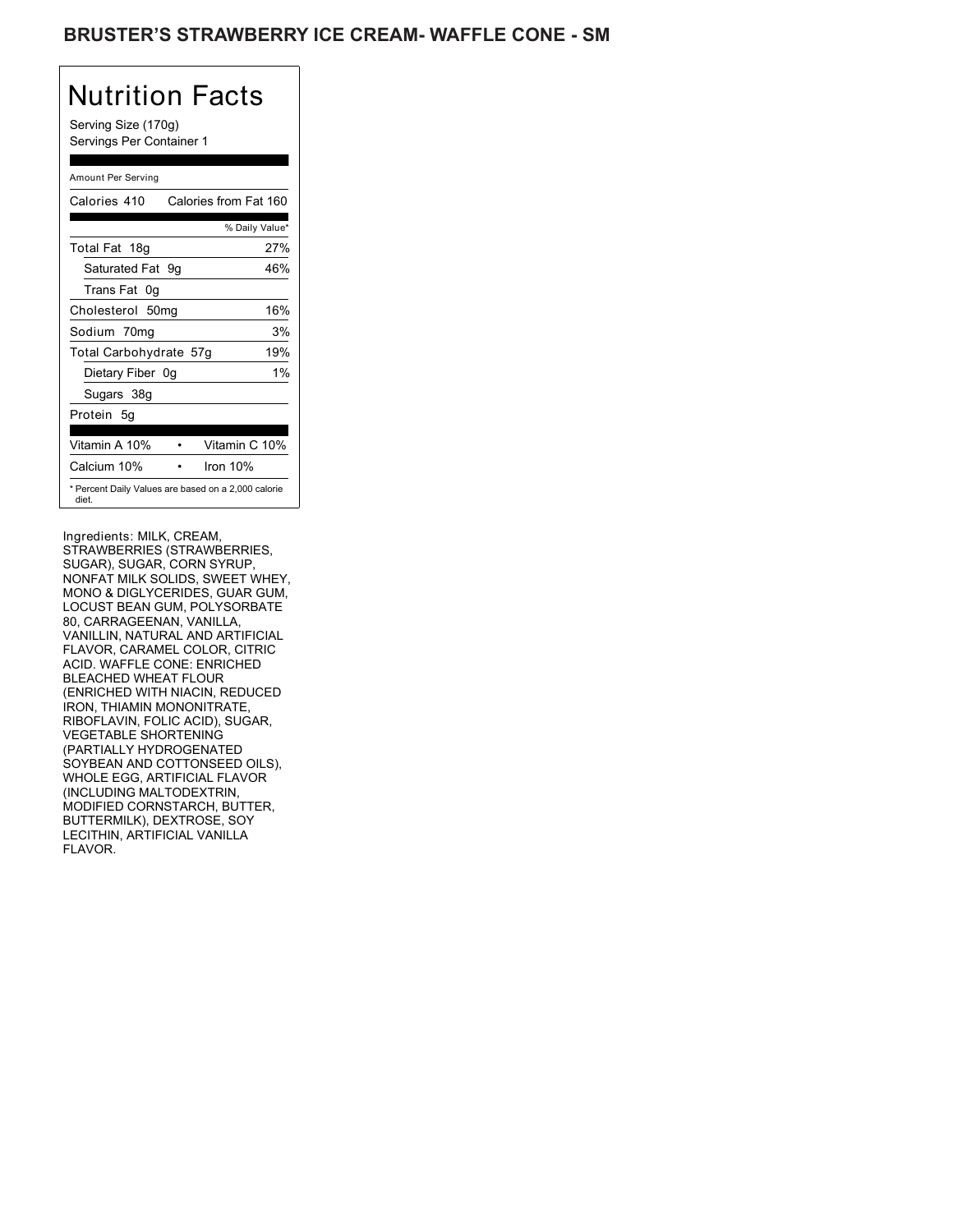## BRUSTER'S STRAWBERRY ICE CREAM- WAFFLE CONE - REG

# Nutrition Facts

Serving Size (240g) Servings Per Container 1

#### Amount Per Serving

| Calories 550                                                 | Calories from Fat 220 |
|--------------------------------------------------------------|-----------------------|
|                                                              | % Daily Value*        |
| Total Fat 25g                                                | 38%                   |
| Saturated Fat 13g                                            | 67%                   |
| Trans Fat 0q                                                 |                       |
| Cholesterol 70mg                                             | 23%                   |
| Sodium 105mg                                                 | 4%                    |
| Total Carbohydrate 74g                                       | 25%                   |
| Dietary Fiber 0g                                             | 2%                    |
| Sugars 52g                                                   |                       |
| Protein 7g                                                   |                       |
| Vitamin A 15%                                                | Vitamin C 15%         |
| Calcium 20%                                                  | Iron $15%$            |
| * Percent Daily Values are based on a 2,000 calorie<br>diet. |                       |

Ingredients: MILK, CREAM, STRAWBERRIES (STRAWBERRIES, SUGAR), SUGAR, CORN SYRUP, NONFAT MILK SOLIDS, SWEET WHEY, MONO & DIGLYCERIDES, GUAR GUM, LOCUST BEAN GUM, POLYSORBATE 80, CARRAGEENAN, VANILLA, VANILLIN, NATURAL AND ARTIFICIAL FLAVOR, CARAMEL COLOR, CITRIC ACID. WAFFLE CONE: ENRICHED BLEACHED WHEAT FLOUR (ENRICHED WITH NIACIN, REDUCED IRON, THIAMIN MONONITRATE, RIBOFLAVIN, FOLIC ACID), SUGAR, VEGETABLE SHORTENING (PARTIALLY HYDROGENATED SOYBEAN AND COTTONSEED OILS), WHOLE EGG, ARTIFICIAL FLAVOR (INCLUDING MALTODEXTRIN, MODIFIED CORNSTARCH, BUTTER, BUTTERMILK), DEXTROSE, SOY LECITHIN, ARTIFICIAL VANILLA FLAVOR.